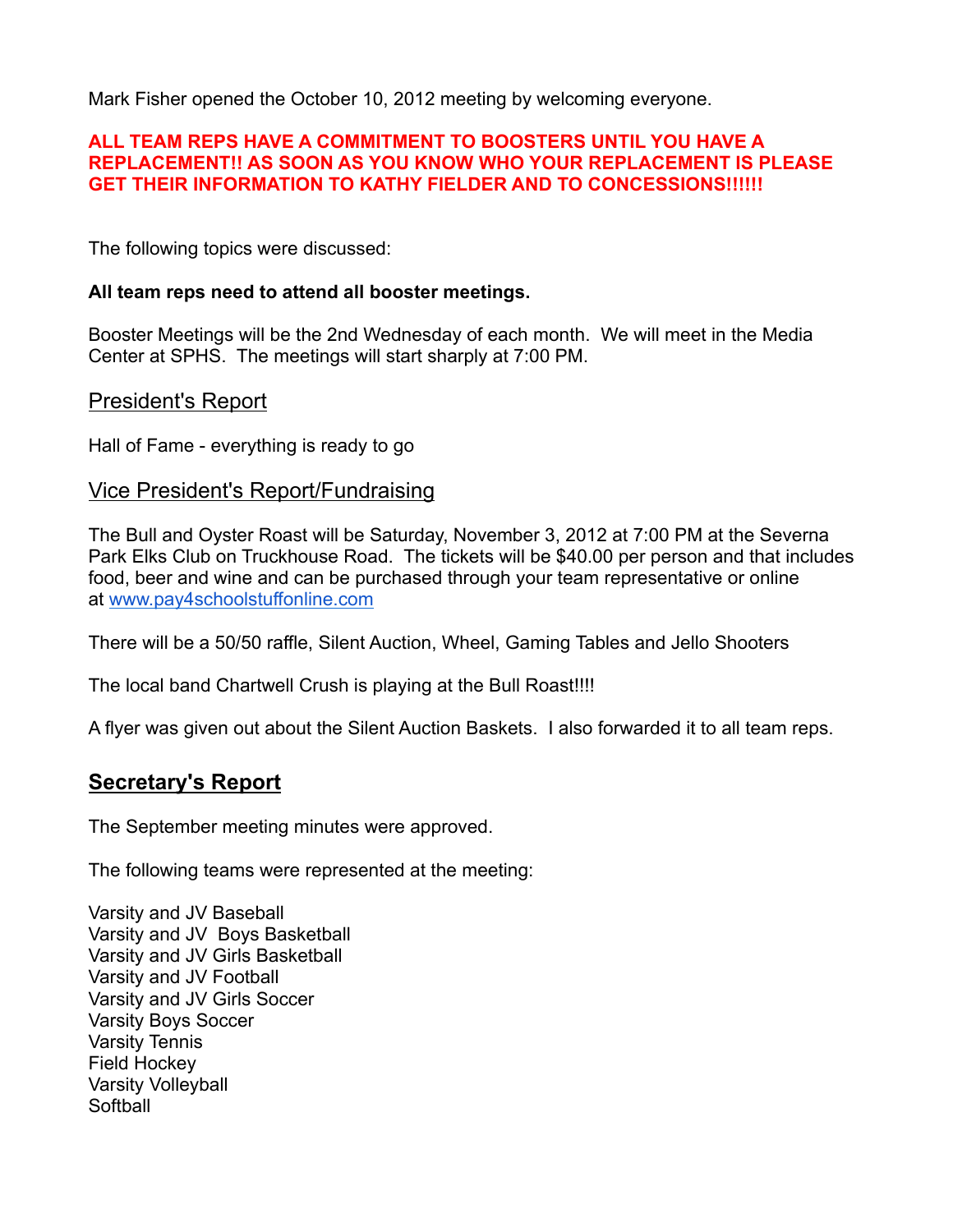## **Treasurer's Report**

Please check financials for your team when you receive copies, sometimes there are mistakes and they need to be reported and corrected.

## Membership

The following teams are already 100%

Fall - JV Field Hockey and Varsity Field Hockey Boys Varsity Soccer ??

Way to go!!!!!

## Athletic Director's Report

Falcons Sports Line 410-544-5302

Concussion practices are still in place - If your child gets a concussion or if you are not sure please see an appropriate doctor for a diagnosis

New Trainer - Casey Thompson - ATI

Once you pay and come in the gate you are at the game if you leave for any reason then you must pay again to come back into the game. This is a county rule.

County Championships

Golf - 2nd Place in AA County

Unified Tennis @ Annapolis HS 10/16/12 and 10/18/12 Girl's Soccer @ North County HS 10/23/12 @ 5:00 PM Boy's Soccer @ North County HS 10/23/12 @ 7:00 PM Cross Country @ Arundel HS 10/25/12 Girl's @ 4:00 PM Boy's @ 4:30 PM Volleyball @ Arundel HS 10/30/12 @ 6:00 PM Cheerleading @ Annapolis HS 11/1/12 @ 7:00PM

Winter Sports

Wrestling Weight Certification @ Old Mill HS 11/3/12 @ 10:30 AM SAT Takers 1:30 PM

Winter Sports Registration @SPHS Cafeteria 11/8/12 @ 4:00 PM

Need: Physical dated after 6/1/12, Participation Guide, SP Code of Conduct, Birth Certificate or Photo ID If you played a fall sport this year all you need is the Participation Guide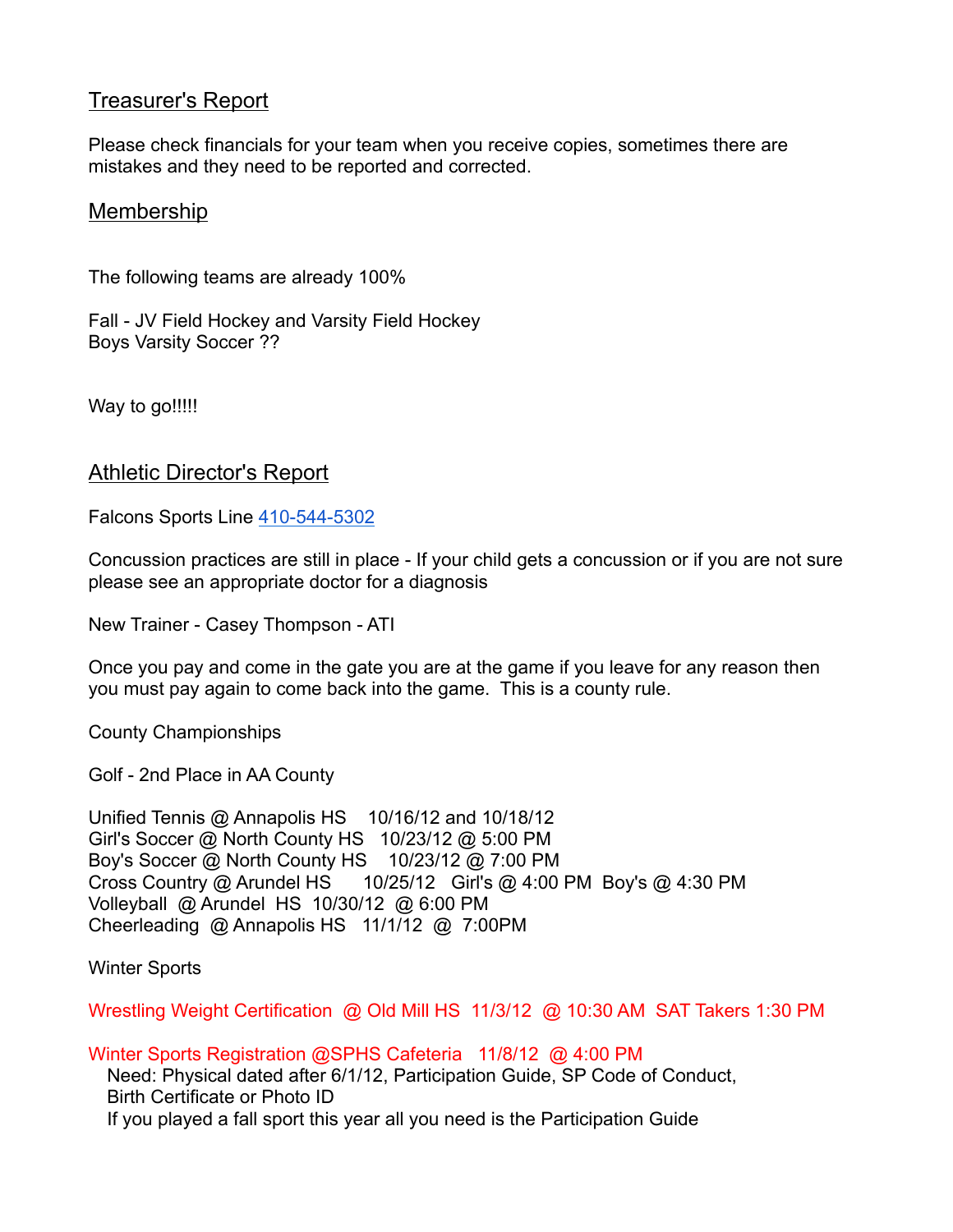## Try-Outs Begin 11/15/2012

Eric Milton was named the new Varsity Baseball Coach for SPHS

#### Administration Report

If your child needs to be taken to or from a game any other way other than the bus you must have it approved 48 hours prior to the event by the SPHS Administration

Your child must be in school to be able to play in games and attend practices. If your child has a doctors appointment and has to leave school during the school day then they must have a release signed to practice or play by the administration

Athletic equipment cannot be dropped off in the office under any circumstances!!!!!

Please make sure your athletes are not putting inappropriate pictures or messages on Facebook, Twitter or any other social media sites. Athletes will be suspended!!!! Your kids may think their settings are private but stupid stuff travels fast and wide so make sure your kids are not doing it.

## **Concessions**

The Concession stand made \$22,000 dollars during the 2011/2012 school year. It is our biggest fundraiser so support the concession stand and volunteer to work it for your team.

The new concession scheduler (not chairperson) is Kathy Zurlo. Please welcome her and help her by fulfilling your concession stand duties.

#### **Team Schedules**

You can access your team's game schedule at www.severnaparkhigh.digitalsports.com or going to the www.aacps.org website clicking on SPHS then Athletics.

#### Discount Game Tickets

Discount passes for regular season games at SPHS are on sale at the ticket booth for \$30.00 for 10 games. You get a card for 10 entrance fees and each time you use it they punch your card.

#### New Business

We voted to make Bull Roast tickets 1/2 price for coaches, teachers, administrators and spouses

#### **Old Business**